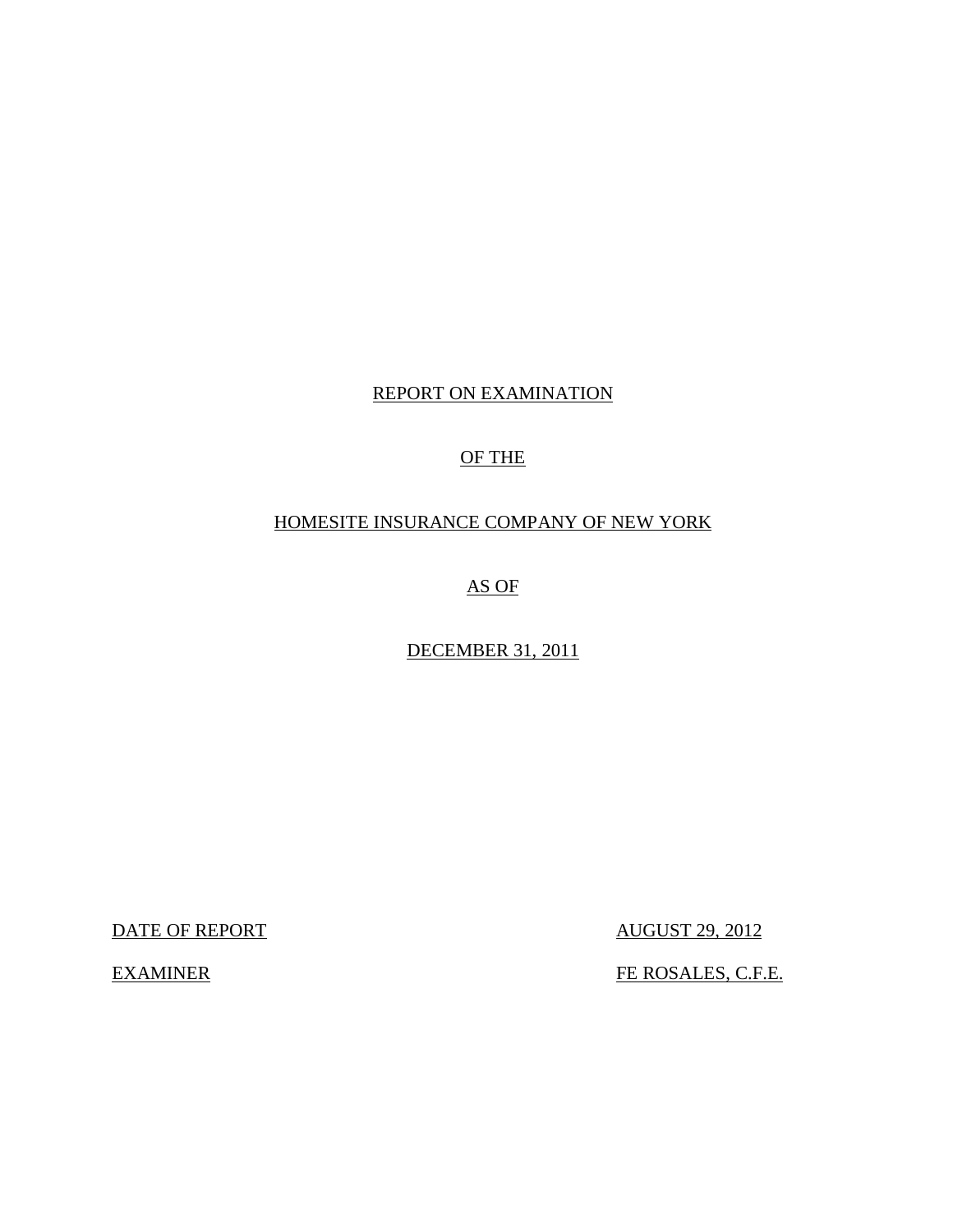## TABLE OF CONTENTS

## ITEM NO. PAGE NO.

| $\mathbf{1}$ | Scope of examination                        | 2  |
|--------------|---------------------------------------------|----|
| 2.           | Description of Company                      | 3  |
|              | A. Management                               | 4  |
|              | B. Territory and plan of operation          | 6  |
|              | C. Reinsurance                              | 7  |
|              | D. Holding company system                   | 8  |
|              | E. Significant operating ratios             | 10 |
|              | F. Information technology and controls      | 10 |
| 3.           | <b>Financial statements</b>                 | 12 |
|              | A. Balance sheet                            | 12 |
|              | B. Statement of income                      | 13 |
| 4.           | Losses and loss adjustment expenses         | 14 |
| 5.           | Compliance with prior report on examination | 14 |
| 6.           | Summary of comments and recommendations     | 16 |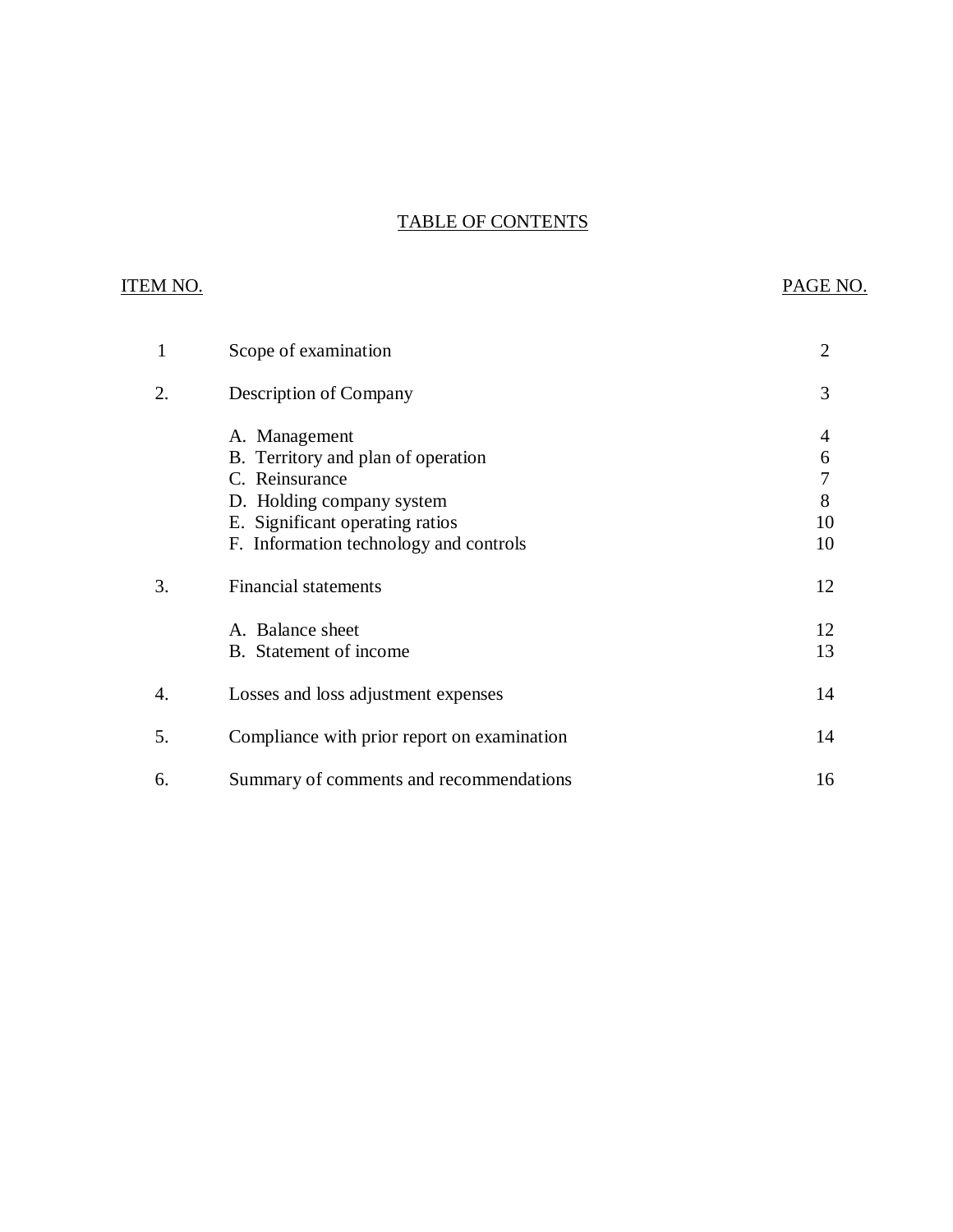

## NEW YORK STATE *DEPARTMENTof*  FINANCIAL SERVICES

Andrew M. Cuomo **Benjamin M. Lawsky** Governor Superintendent Superintendent Superintendent Superintendent Superintendent Superintendent Superintendent

August 29, 2012

Honorable Benjamin M. Lawsky Superintendent of Financial Services Albany, New York 12257

Sir:

Pursuant to the requirements of the New York Insurance Law, and in compliance with the instructions contained in Appointment Number 30767 dated December 12, 2011, attached hereto, I have made an examination into the condition and affairs of Homesite Insurance Company of New York as of December 31, 2011, and submit the following report thereon.

Wherever the designation "the Company" appears herein without qualification, it should be understood to indicate Homesite Insurance Company of New York.

Wherever the term "Department" appears herein without qualification, it should be understood to mean the New York State Department of Financial Services.

The examination was conducted at the Company's main administrative office located at 99 Bedford Street, Boston, MA 02111.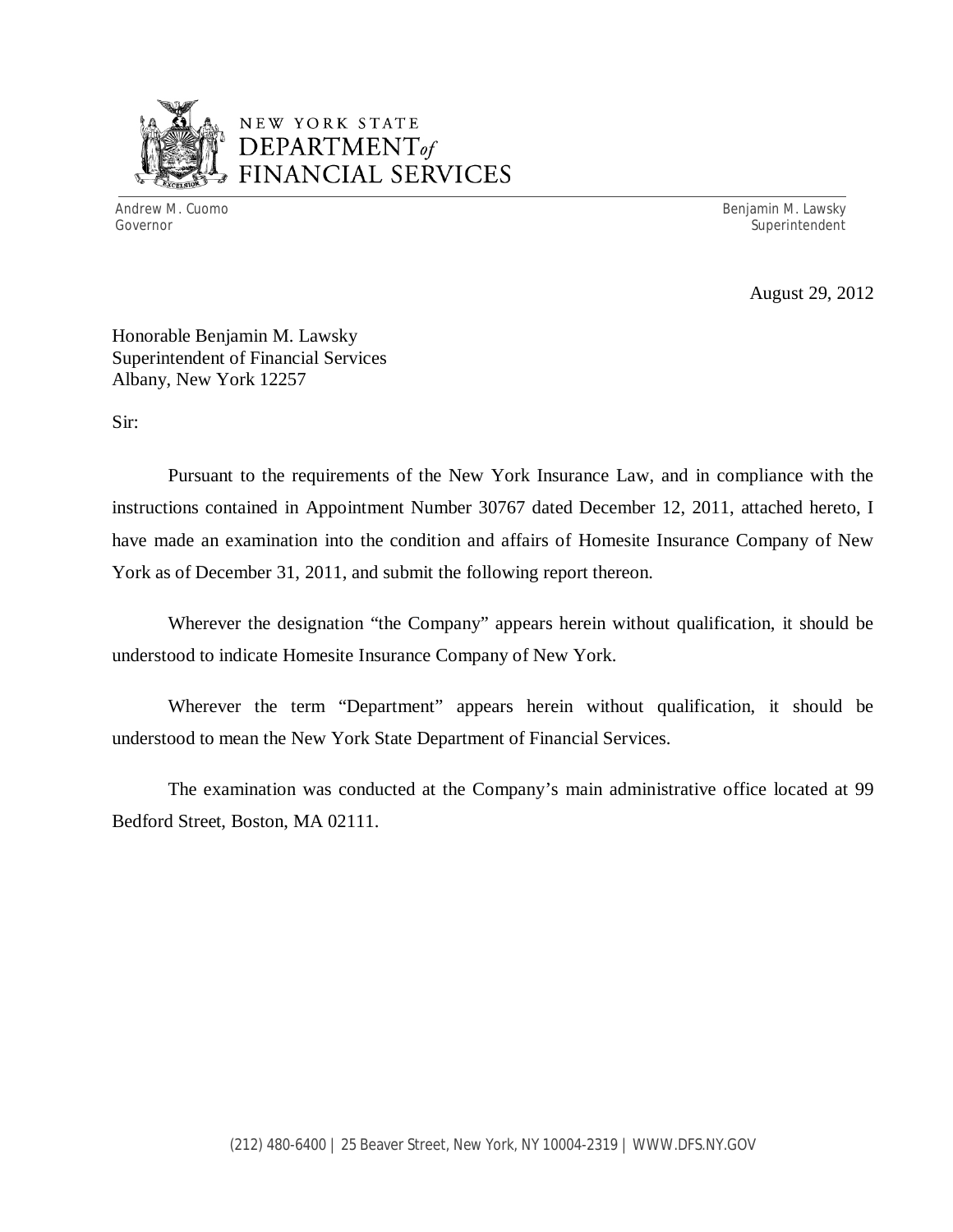#### **1. SCOPE OF EXAMINATION**

<span id="page-3-0"></span>The Department has performed a coordinated group examination of the Company, a singlestate insurer. The previous examination was conducted as of December 31, 2007. This examination covered the four-year period from January 1, 2008 through December 31, 2011. Transactions occurring subsequent to this period were reviewed where deemed appropriate by the examiner.

The examination was conducted in conjunction with the state of North Dakota, which was the coordinating state of the Homesite Insurance Group. The examination was performed concurrently with the examinations of the following insurers: Homesite Insurance Company of the Midwest, Homesite Insurance Company, Homesite Insurance Company of California, Homesite Indemnity Company, Homesite Insurance Company of Georgia, Homesite Insurance Company of Illinois, and Homesite Lloyds of Texas. Other states participating in this examination were North Dakota, Connecticut, California, Illinois, Georgia, Kansas and Texas.

This examination was conducted in accordance with the National Association of Insurance Commissioners ("NAIC") Financial Condition Examiners Handbook ("Handbook"), which requires that we plan and perform the examination to evaluate the financial condition and identify prospective risks of the Company by obtaining information about the Company including corporate governance, identifying and assessing inherent risks within the Company and evaluating system controls and procedures used to mitigate those risks. This examination also includes assessing the principles used and significant estimates made by management, as well as evaluating the overall financial statement presentation, management's compliance with Statutory Accounting Principles and annual statement instructions when applicable to domestic state regulations.

All financially significant accounts and activities of the Company were considered in accordance with the risk-focused examination process. The examiners also relied upon audit work performed by the Company's independent public accountants when appropriate.

This examination report includes a summary of significant findings for the following items as called for in the Handbook: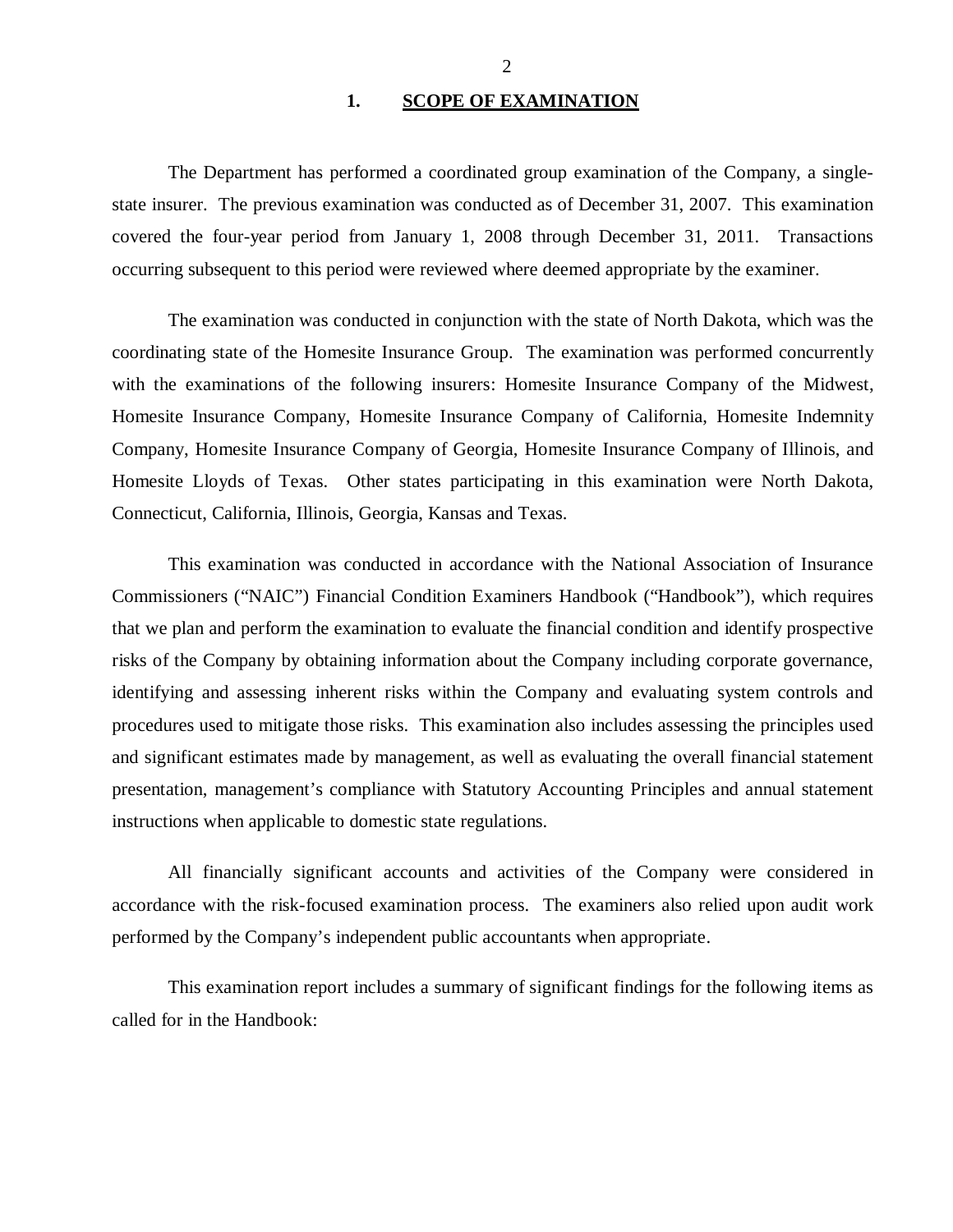Significant subsequent events Company history Corporate records Management and control Fidelity bonds and other insurance Territory and plan of operation Growth of Company Loss experience Reinsurance Accounts and records Statutory deposits Financial statements Summary of recommendations

A review was also made to ascertain what action was taken by the Company with regard to comments and recommendations contained in the prior report on examination.

This report on examination is confined to financial statements and comments on those matters that involve departures from laws, regulations or rules, or that are deemed to require explanation or description.

#### **2. DESCRIPTION OF COMPANY**

The Company was incorporated in New York on January 25, 1999 as a wholly-owned subsidiary of Homesite Securities Company LLC, which is in turn a wholly-owned subsidiary of Homesite Group Incorporated. The Company's ultimate parent is Alleghany Corporation. The Company became licensed on July 22, 1999 and commenced business on that date.

At December 31, 2011, capital paid in was \$1,000,000 consisting of 10,000 shares of common stock at \$100 par value per share. Gross paid in and contributed surplus was \$9,600,000. Gross paid in and contributed surplus increased by \$2,000,000 during the examination period, as follows:

| Year | Description                                     | Amount      |
|------|-------------------------------------------------|-------------|
| 2007 | Beginning gross paid in and contributed surplus | \$7,600,000 |
| 2011 | Surplus contribution                            | \$2,000,000 |
| 2011 | Ending gross paid in and contributed surplus    | \$9,600,000 |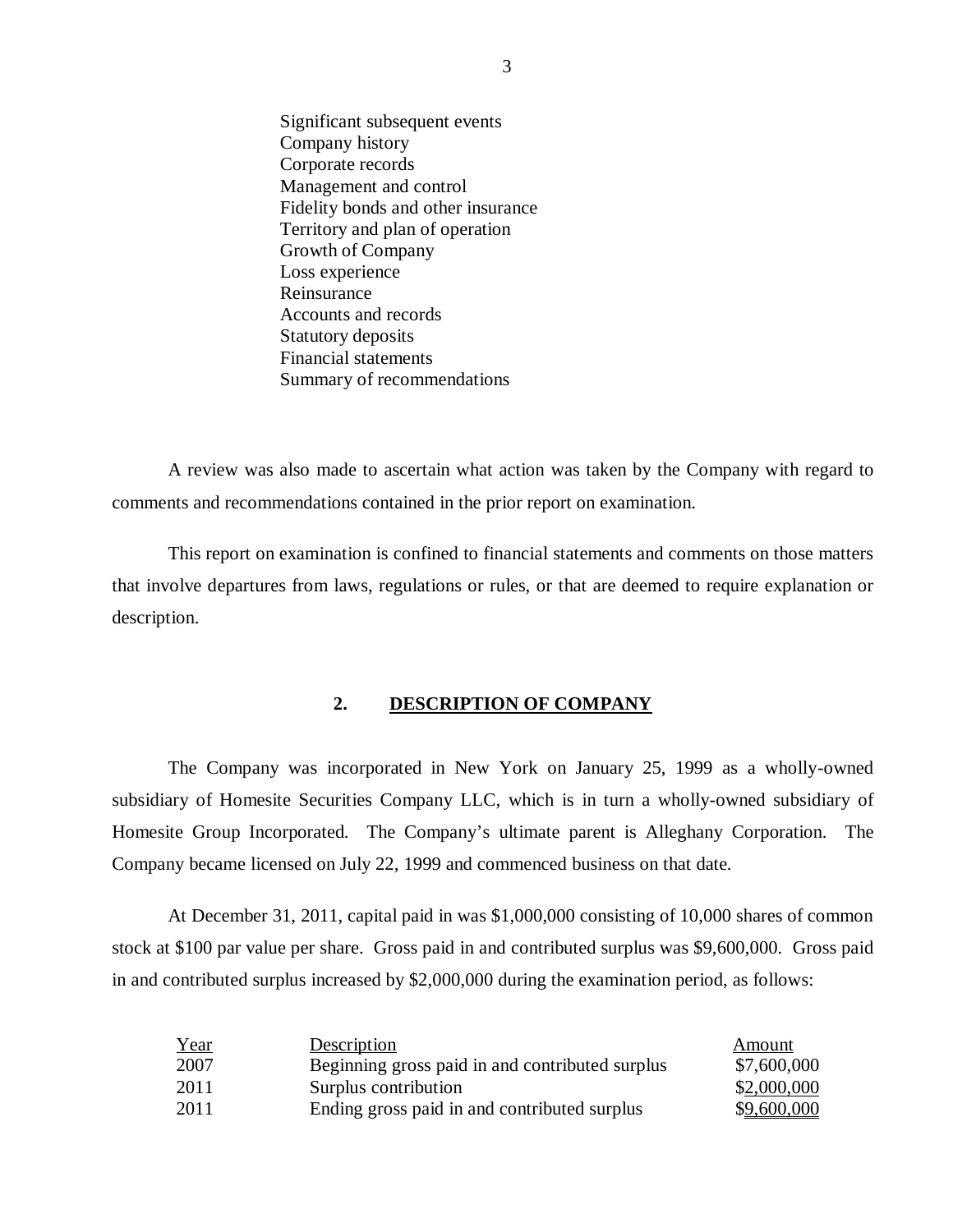As noted above, the Company received capital contribution of \$2,000,000 in 2011 from its direct parent Homesite Securities Company, LLC. Pursuant to Section 1505(d)(1) of the New York Insurance Law, the transaction was submitted to the Department and was non-disapproved on October 21, 2011.

#### A. Management

Pursuant to the Company's charter and by-laws, management of the Company is vested in a board of directors consisting of not less than seven nor more than twenty-one members. The board meets four times during each calendar year. At December 31, 2011, the board of directors was comprised of the following twelve members:

Douglas Andrew Batting Boston, MA

Melissa Faythe Brill Brooklyn, NY

Kenneth Francis Flaherty Westmont, IL

Fabian John Fondriest Concord, MA

Suzanne Hopkins Carmel, NY

Michael David Lorion Millbury, MA

James Thomas Morahan, Jr. Foxboro, MA

Alex Eugene Punsalan Niantic, CT

#### Name and Residence Principal Business Affiliation

President, Homesite Group Inc. and its insurance company subsidiaries

Attorney, Cozen O'Connor

Vice President, Senior Relationship Manager, National Financial

Chief Executive Officer, Homesite Group Inc. and its insurance company subsidiaries

Manager, Customer Service Homesite Group Inc. and its insurance company subsidiaries

Chief Financial Officer, Treasurer and Vice President, Finance Homesite Group Inc. and its insurance company subsidiaries

Vice President, Finance Homesite Group Inc. and its insurance company subsidiaries

Vice President, Claims Homesite Group Inc. and its insurance company subsidiaries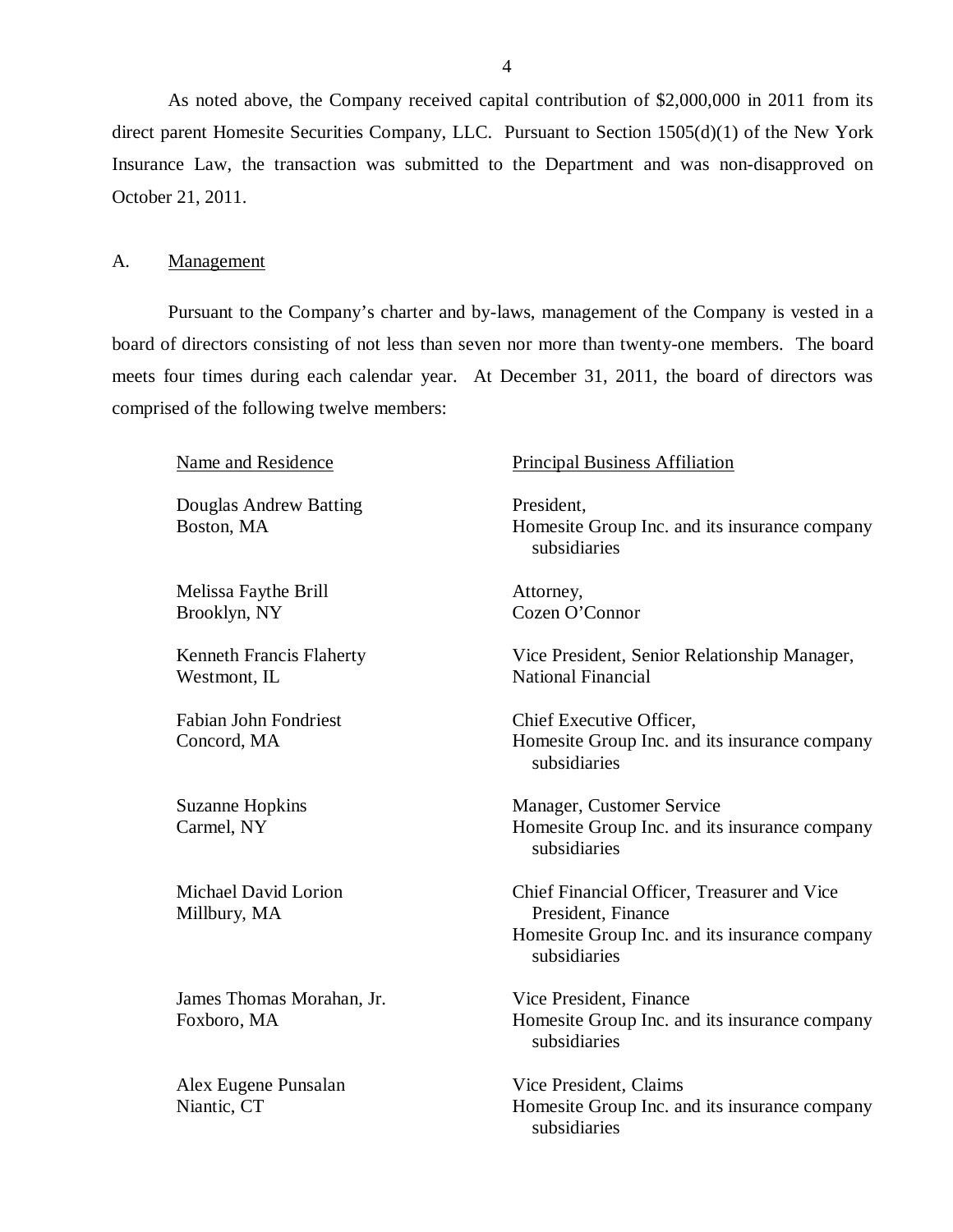| Name and Residence                        | <b>Principal Business Affiliation</b>                                                                                    |
|-------------------------------------------|--------------------------------------------------------------------------------------------------------------------------|
| Anthony Mathew Scavongelli<br>Duxbury, MA | General Counsel, Secretary and Vice President,<br>Legal<br>Homesite Group Inc. and its insurance company<br>subsidiaries |
| Peter Benjamin Settel<br>Duxbury, MA      | Vice President, Technology<br>Homesite Group Inc. and its insurance company<br>subsidiaries                              |
| Mike Thomas Southworth<br>Springfield, IL | Attorney,<br>Hart, Southworth & Witsman                                                                                  |
| Samuel Joe Witsman<br>Springfield, IL     | Attorney,<br>Hart, Southworth & Witsman                                                                                  |

5

A review of the minutes of the board of directors' meetings held during the examination period indicated that the meetings were generally well attended and each board member had an acceptable record of attendance.

As of December 31, 2011, the principal officers of the Company were as follows:

Name Title Fabian John Fondriest Chief Executive Officer Douglas Andrew Batting President

Andrew Allison McElwee, Jr.

Michael David Lorion Chief Financial Officer, Treasurer and Vice President Anthony Matthew Scavongelli General Counsel, Secretary and Vice President<br>Andrew Allison McElwee, Jr.<br>Executive Vice President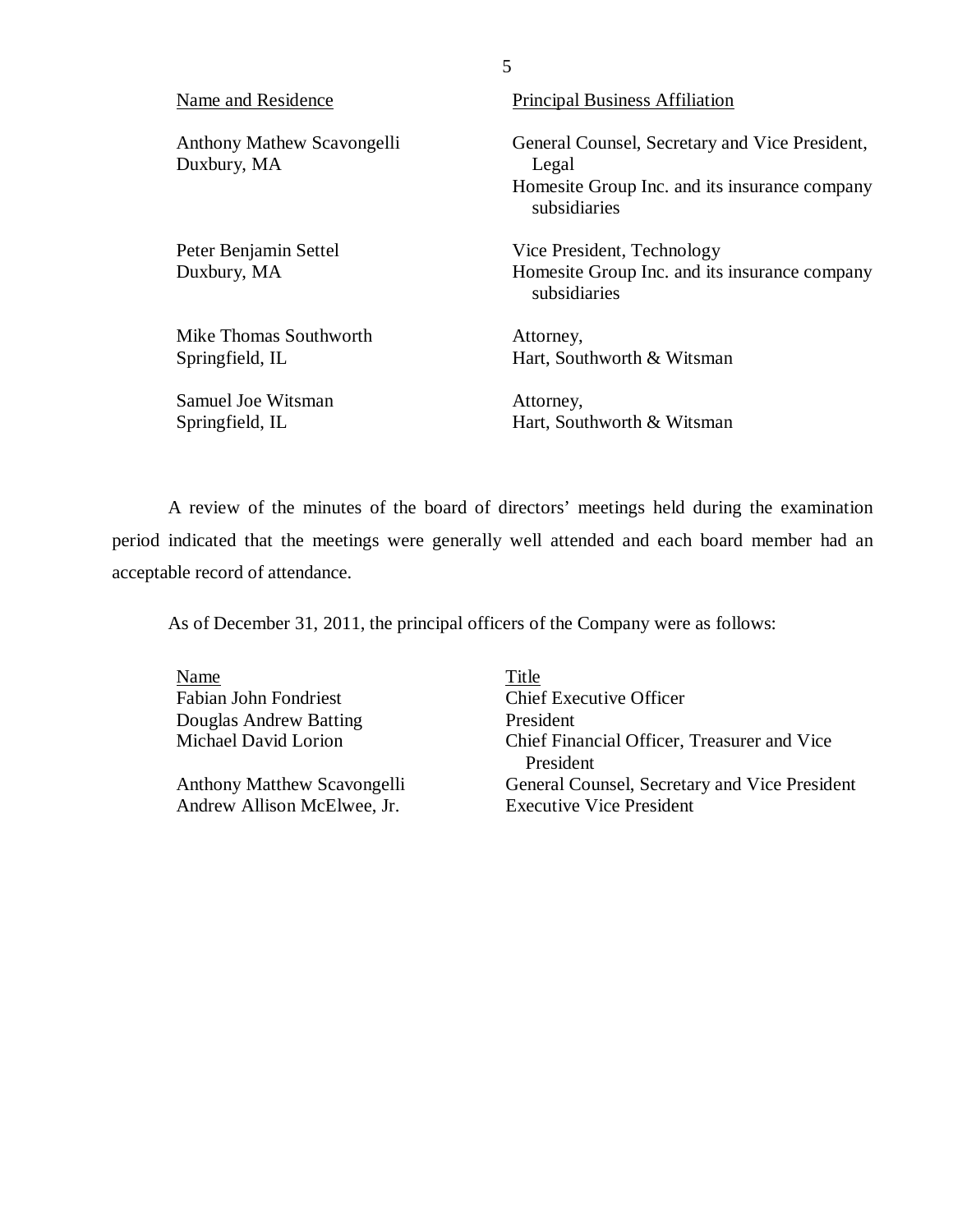#### <span id="page-7-0"></span>B. Territory and Plan of Operation

As of December 31, 2011, the Company was licensed to write business in New York only and was authorized to transact the kinds of insurance as defined in the following numbered paragraphs of Section 1113(a) of the New York Insurance Law:

| Line of Business                           |
|--------------------------------------------|
| Fire                                       |
| Miscellaneous property                     |
| Water damage                               |
| Burglary and theft                         |
| Glass                                      |
| Boiler and machinery                       |
| Collision                                  |
| Personal injury liability                  |
| Property damage liability                  |
| Motor vehicle and aircraft physical damage |
| Marine and inland marine                   |
|                                            |

Based on the lines of business for which the Company is licensed and the Company's current capital structure, and pursuant to the requirements of Articles 13 and 41 of the New York Insurance Law, the Company is required to maintain a minimum surplus to policyholders in the amount of \$1,700,000.

The following schedule shows the direct premiums written by the Company for the period under examination:

| Calendar Year | <b>Total Premiums</b> |
|---------------|-----------------------|
| 2007          | \$12,280,447          |
| 2008          | \$13,778,325          |
| 2009          | \$16,870,970          |
| 2010          | \$20,650,394          |
| 2011          | \$29,246,852          |

The Company primarily offers Homeowners multiple peril, including renters and condominium insurance in the State of New York. Direct business is obtained via a call center, a website and, most significantly, its partnerships with large financial institutions ("partner(s)") with an affinity to the home-buying process. The partners, through whom the Company sells its products, utilize varied distribution channels including exclusive agencies, independent agents, and through the internet.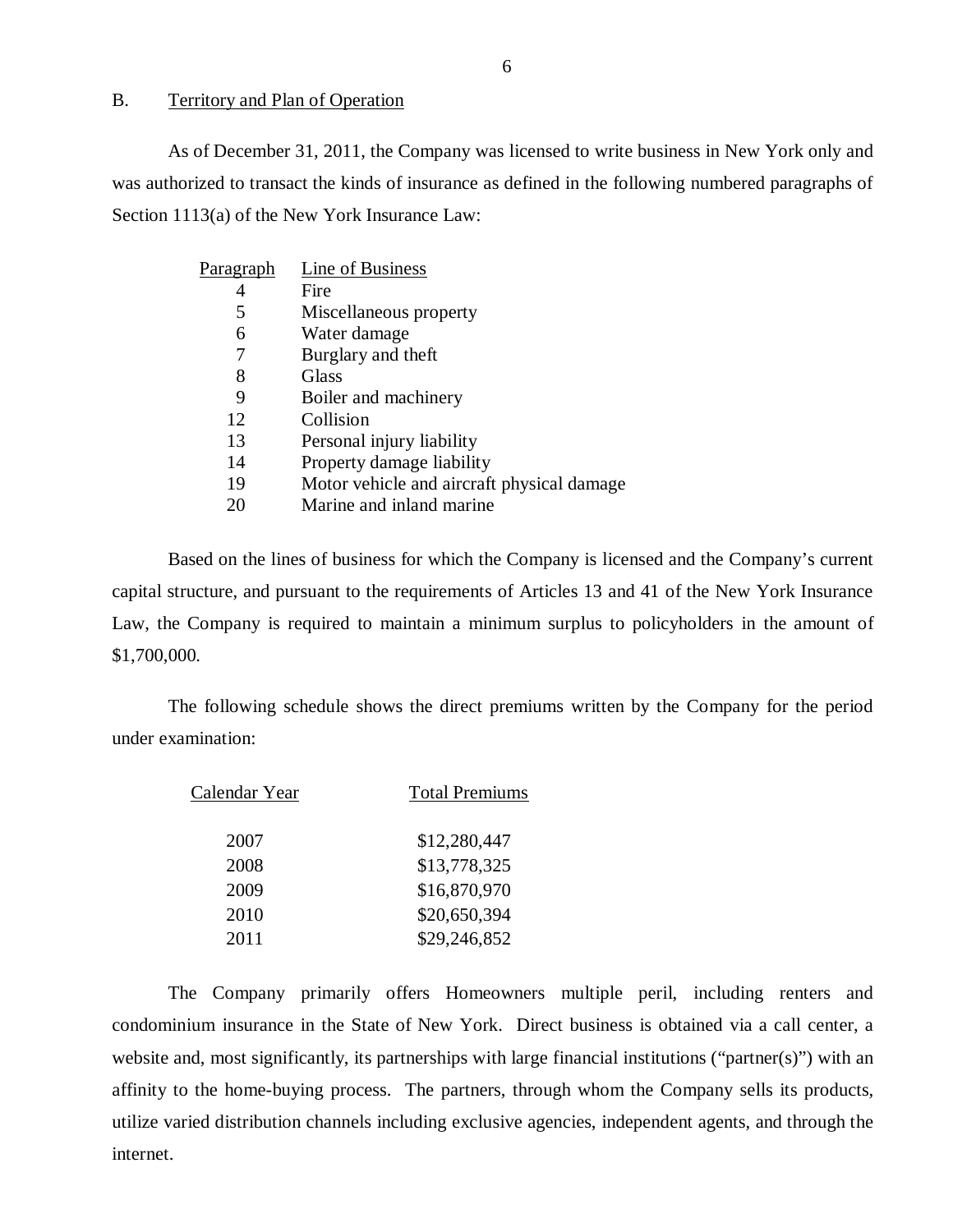<span id="page-8-0"></span>Assumed reinsurance accounted for 46.4% of the Company's gross premium written at December 31, 2011. The business assumed was attributable to the Company's inter-company pooling agreement.

#### Inter-Company Reinsurance Pooling Agreement

The Company participates in the Homesite Pooling Agreement ("Pooling Agreement") with various affiliated companies, with Homesite Insurance Company of the Midwest ("Homesite - Midwest") functioning as pool leader. Pursuant to the Pooling Agreement, each participant cedes to Homesite – Midwest, and Homesite - Midwest accepts, assumes, and reinsures 100% of each participant's net underwriting liabilities before external reinsurance. Homesite - Midwest then cedes to each of the other participants its proportionate share of (a) all premiums written by the pooled companies; (b) all amounts paid or incurred during such period for losses, loss adjustment expenses (LAE), other underwriting expenses and other specific losses arising out of their underwriting operations; (c) all claims and settlements involving business covered by the agreement; and (d) all resulting net underwriting income or loss. All participants settle their accounts monthly, within thirty days of closing.

The Pool Members, and their respective participation percentages in effect at December 31, 2011, are as follows:

| `ompanv                                       | <b>Pooling Percentages</b> |
|-----------------------------------------------|----------------------------|
| Homesite Insurance Company of the Midwest     | 28%                        |
| ("Pool Leader")                               |                            |
| Homesite Indemnity Company                    | 27%                        |
| Homesite Insurance Company of California      | 16%                        |
| Homesite Indemnity Company                    | 13%                        |
| <b>Homesite Insurance Company of New York</b> | 6%                         |
| Homesite Insurance Company of Georgia         | 4%                         |
| Homesite Insurance Company of Illinois        | 3%                         |
| Homesite Lloyd's of Texas                     | 3%                         |
|                                               |                            |
| Pool Total                                    |                            |
|                                               |                            |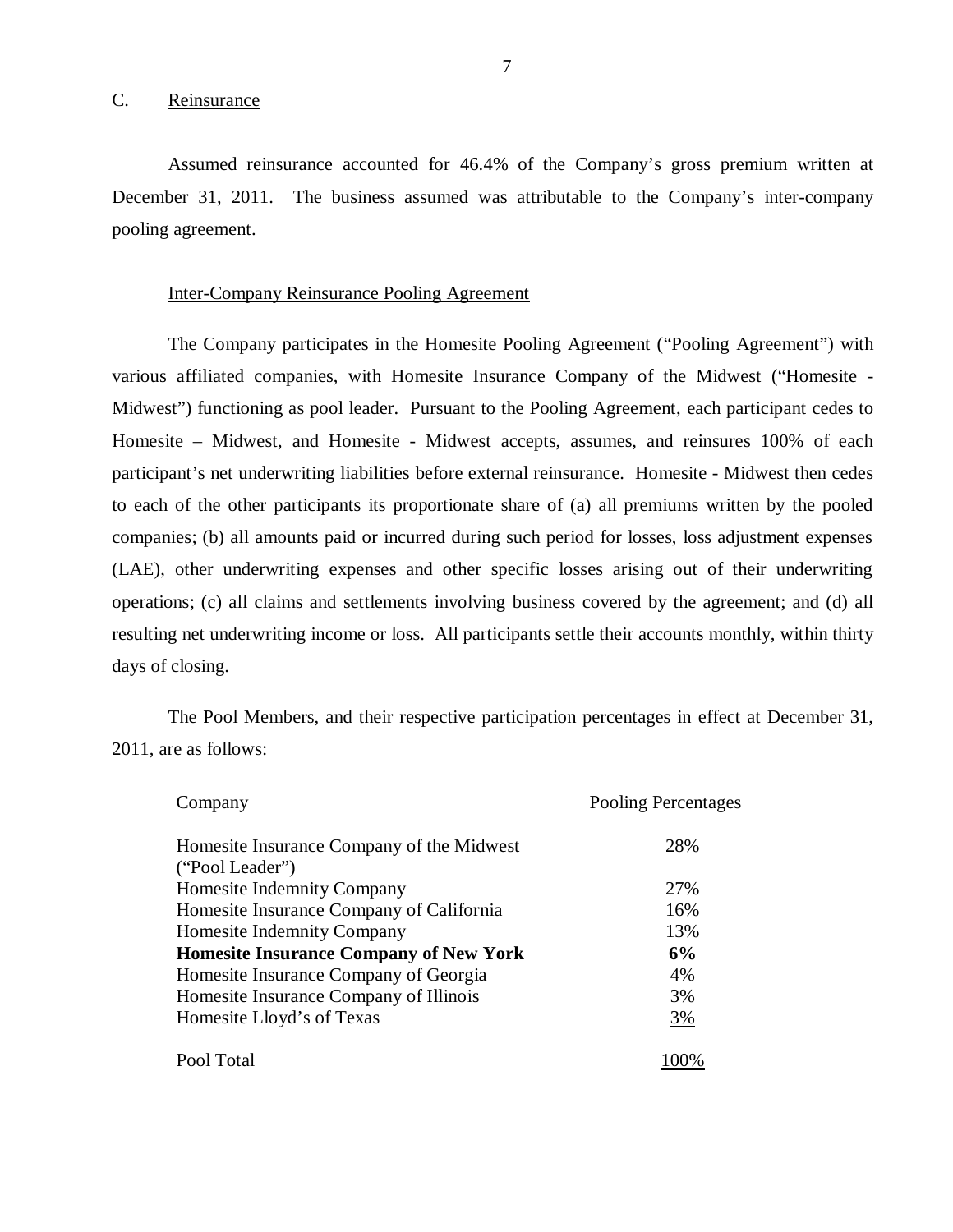<span id="page-9-0"></span>The Company is a member of the Homesite Group of companies. The Company is a whollyowned subsidiary of Homesite Securities Company LLC, a Delaware limited liability company, which in turn is 100% owned by Homesite Group Incorporated ("HGI"). The ultimate controlling parent is Alleghany Corporation.

A review of the Holding Company Registration Statements filed with this Department indicated that such filings were complete and were filed in a timely manner pursuant to Article 15 of the New York Insurance Law and Department Regulation 52.

The following is a chart of the holding company system at December 31, 2011:



\*In addition to Alleghany Insurance Holdings, LLC, other entities holding more than 10% of HGI's stock are Morgan Stanley Capital Partners, III, LP with 26% and HDC Investors, LP with 17.61%. The Plymouth Rock Company Inc., parent of SRB, has a 9.82% ownership interest.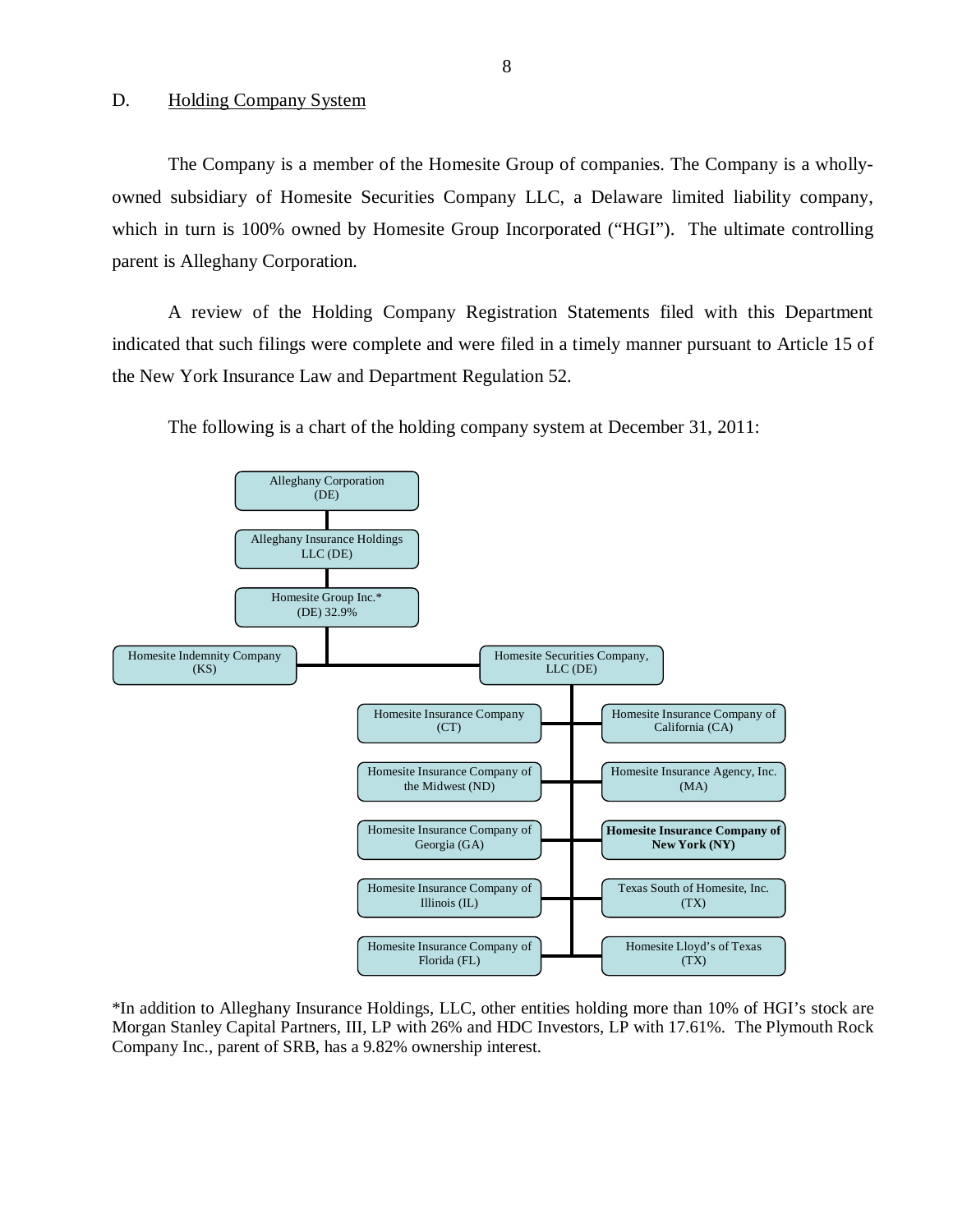In addition to the intercompany pooling arrangement previously discussed in the Reinsurance section of this report, the Company was party to the following agreements with other members of its holding company system at December 31, 2011:

#### Investment Management Agreement

Effective January 18, 2000, the Company entered into an investment management agreement with SRB Corporation ("SRB"). Pursuant to the terms of the agreement, SRB provides a broad spectrum of investment services, including but not limited to providing advice to the Company concerning the development of investment objectives, the development of investment policies and guidelines, the investment and management of assets, the measurement and evaluation of investment performance, investment accounting, cash management, the management of banking relationships, the management of a custodial relationship and administrative support. SRB is compensated quarterly based upon a fee schedule relating to the Company's invested asset mix. This agreement was filed with the Department in accordance with Section 1505 of the New York Insurance Law.

#### Services Agreement

Effective June 8, 1999, the Company entered into a service agreement with HGI. The agreement engages HGI to provide personnel, legal services and management information systems and facilities support to the Company on a cost allocation/reimbursement basis. Pursuant to the agreement, HGI also provides for procurement support (including assistance in procuring office supplies and equipment and related services) and other services that may be requested from time to time by Homesite, on mutually agreeable terms. This agreement was filed with the Department in accordance with Section 1505 of the New York Insurance Law.

#### Tax Allocation Agreement

Effective January 1, 2006, the Company became a party to a consolidated federal income tax allocation agreement ("Tax Agreement") with Homesite Group Incorporated ("HGI") and its subsidiaries. This agreement was filed with the Department in accordance with Section 1505 of the New York Insurance Law and non-disapproved on May 25, 2006.

#### Agency Agreement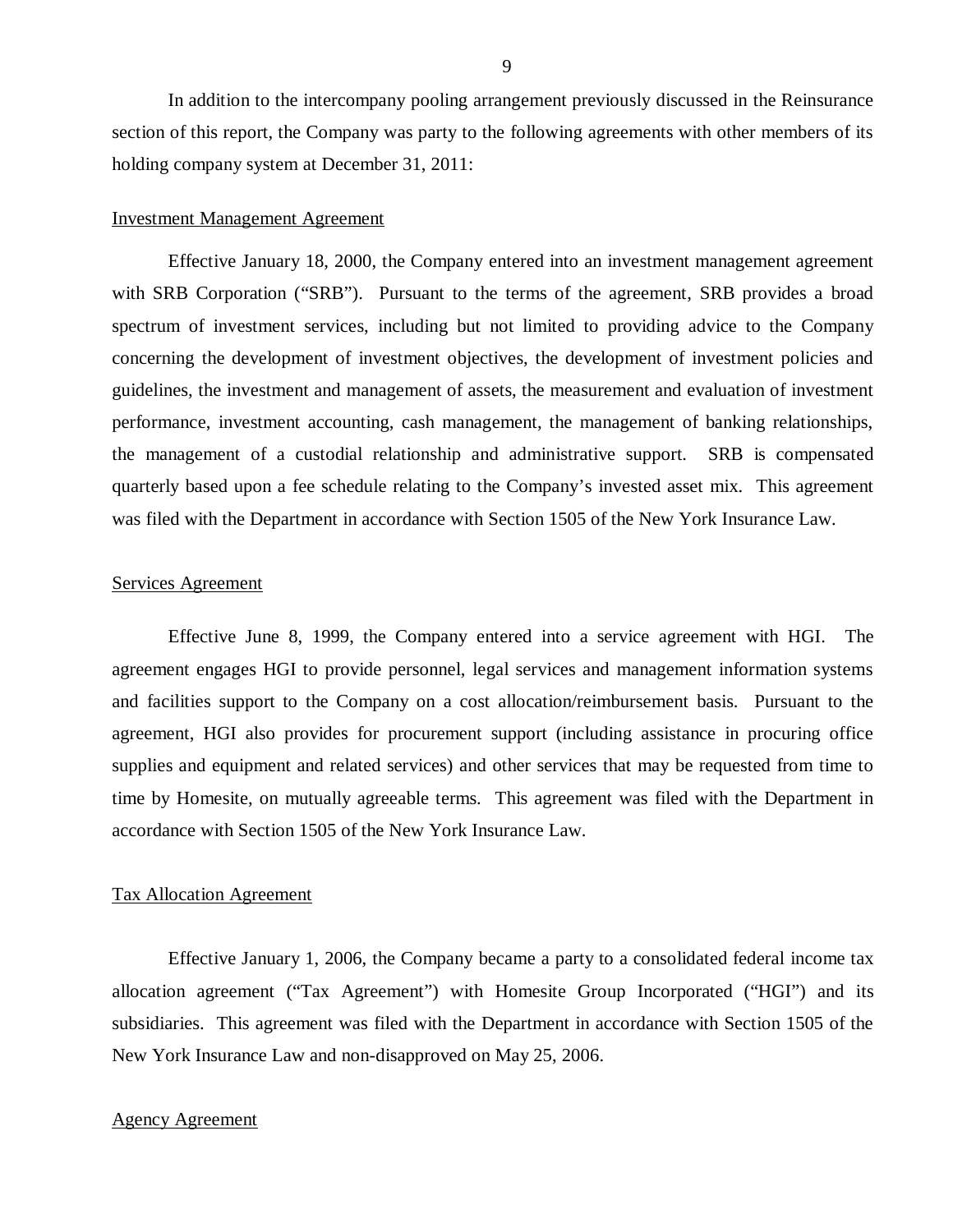Effective December 17, 2004, the Company entered into an agency agreement with Homesite Insurance Agency, Inc ("HIA"). The agreement authorized HIA to solicit potential customers and to facilitate the quote and application process for selling homeowner's insurance on behalf of the Company. This agreement was filed with the Department in accordance with Section 1505 of New York Insurance Law.

## E. Significant Operating Ratios

The following ratios have been computed as of December 31, 2011, based upon the results of this examination:

| Net premiums written to surplus as regards policyholders    | 223% |
|-------------------------------------------------------------|------|
| Liabilities to liquid assets (cash and invested assets less |      |
| investments in affiliates)                                  | 82%  |
| Premiums in course of collection to surplus as regards      |      |
| policyholders                                               | 29%  |

All of the above ratios fall within the benchmark ranges set forth in the Insurance Regulatory Information System of the National Association of Insurance Commissioners.

The underwriting ratios presented below are on an earned/incurred basis and encompass the four-year period covered by this examination:

|                                      | Amounts      | Ratios     |
|--------------------------------------|--------------|------------|
| Losses and loss adjustment expenses  |              |            |
| incurred                             | \$67,154,713 | 78.30%     |
| Other underwriting expenses incurred | 22,732,646   | 26.51%     |
| Net underwriting loss                | (4,120,557)  | $(4.80)\%$ |
| Premiums earned                      | \$85,766,802 | 00.00%     |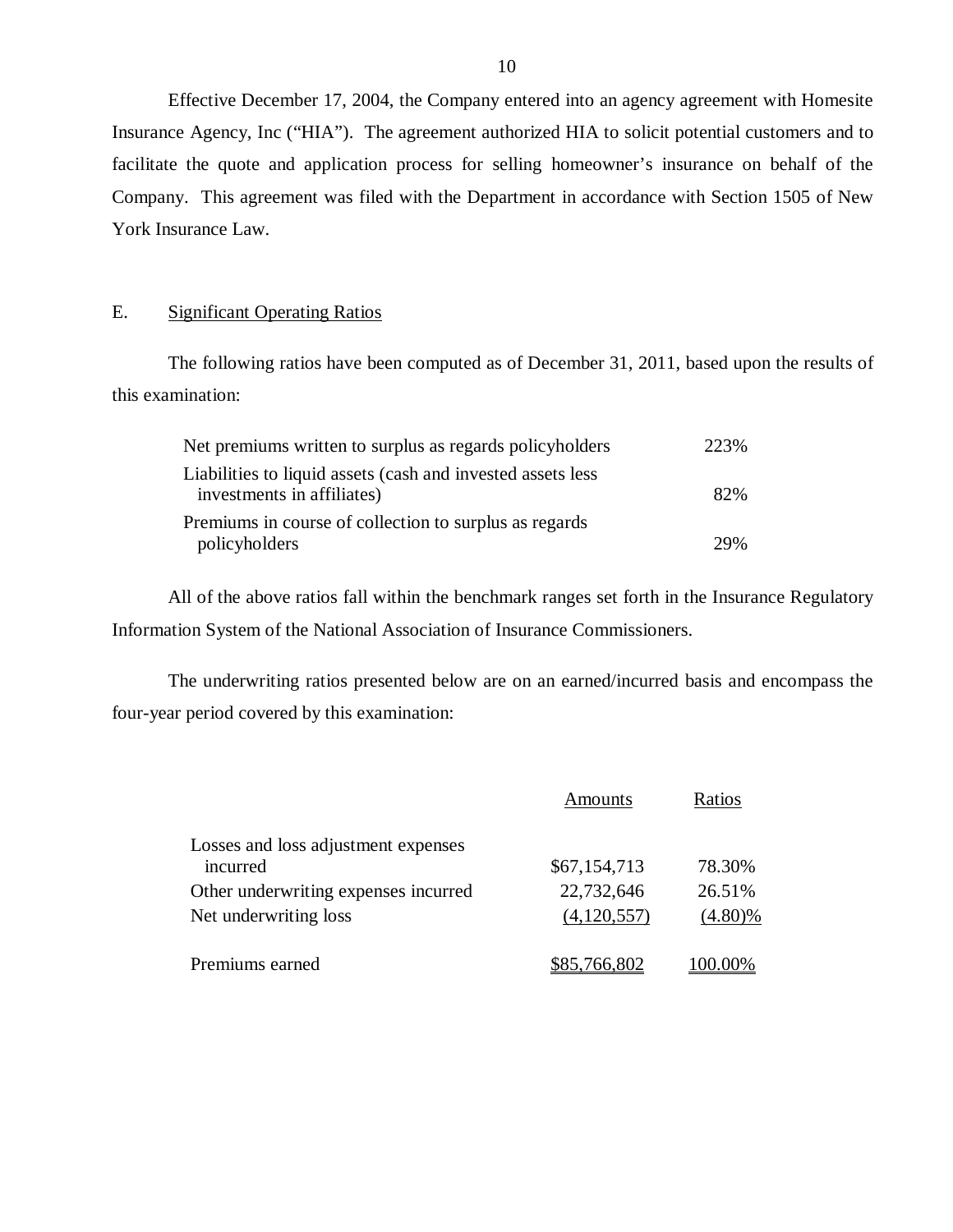#### F. Information Technology and Controls

A risk-focused assessment and review of the Company's Information Technology ("IT") general controls was performed in accordance with NAIC requirements as outlined in the Examiners' Handbook. The objectives were to determine that Information Systems (IS) resources align with the Company's objectives and ensuring that significant risks (strategic, operational, reporting and compliance) arising out of its IT environment are appropriately mitigated by strategies and controls as outlined in the Handbook's Exhibit C Part 2 – Evaluation of Controls in Information Technology Work Program.

The objectives above were achieved through a combination of reviewing the Company's policies and procedures, testing in key areas related to the Exhibit C, interviewing the Company's IT senior management, and reviewing IT risk assessment processes and leveraging the risk assessment procedures performed by Company's Internal Audit Department.

In addition, a review of application interface controls was performed over the following financially significant systems:

- Horison Policy Management
- Queplix Claims Management
- Data Warehouse
- Freedom Financial Reporting (General Ledger)

As a result of this review, findings were noted in controls over operations, logical security, physical security, program change, and disaster recovery. These findings were presented to the Company along with recommendations to strengthen its controls.

It is recommended that the Company establish and implement appropriate control policies and procedures to strengthen its IS controls.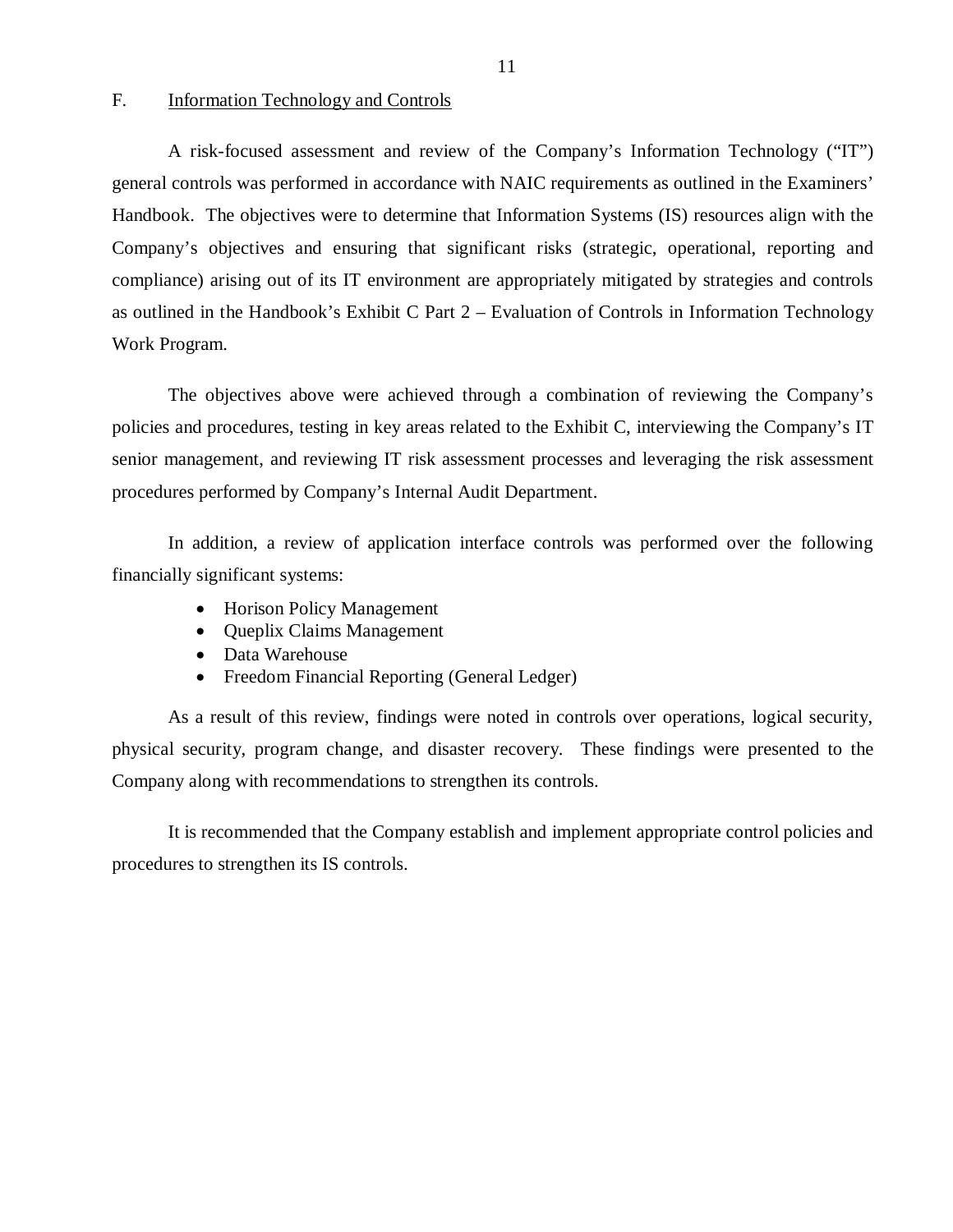## **3. FINANCIAL STATEMENTS**

#### A. Balance Sheet

The following shows the assets, liabilities and surplus as regards policyholders as of December 31, 2011 as determined by this examination and as reported by the Company:

|                                                      |              | Examination       |              |
|------------------------------------------------------|--------------|-------------------|--------------|
| Assets                                               |              | <b>Assets Not</b> | Net Admitted |
|                                                      | Assets       | Admitted          | Assets       |
| <b>B</b> onds                                        | \$25,523,851 | \$<br>$\Omega$    | \$25,523,851 |
| Common stocks (stocks)                               | 3,777,546    | 0                 | 3,777,546    |
| Cash, cash equivalents and short-term investments    | 1,214,401    | 0                 | 1,214,401    |
| Aggregate write-ins for invested assets              | $\theta$     | 0                 | $\theta$     |
| Investment income due and accrued                    | 256,120      | 0                 | 256,120      |
| Uncollected premiums and agents' balances in the     |              |                   |              |
| course of collection                                 | 3,339,117    | 0                 | 3,339,117    |
| Deferred premiums, agents' balances and installments |              |                   |              |
| booked but deferred and not yet due                  | 2,488,359    | 0                 | 2,488,359    |
| Amounts recoverable from reinsurers                  | 1,386,028    | 0                 | 1,386,028    |
| Net deferred tax asset                               | 1,863,977    | 630,512           | 1,233,465    |
| <b>Total Assets</b>                                  | \$39,849,399 | \$630,512         | \$39,218,887 |

#### Liabilities, surplus and other funds

|                                                                       | Examination      |
|-----------------------------------------------------------------------|------------------|
| Losses and loss adjustment expenses                                   | \$7,450,886      |
| Reinsurance payable on paid losses and loss adjustment expenses       | 1,700,374        |
| Commissions payable, contingent commissions and other similar charges | 120,396          |
| Other expenses (excluding taxes, licenses and fees)                   | 1,438            |
| Taxes, licenses and fees (excluding federal and foreign income taxes) | 302,154          |
| Current federal and foreign income taxes                              | 103,559          |
| Unearned premiums                                                     | 14, 172, 108     |
| Advance premium                                                       | 649,978          |
| Ceded reinsurance premiums payable (net of ceding commissions)        | 1,375,201        |
| Amounts withheld or retained by company for account of others         | 84,184           |
| Payable to parent, subsidiaries and affiliates                        | <u>1,914,134</u> |
| Total liabilities                                                     | \$27,874,412     |
| Aggregate write-ins for special surplus funds                         | \$411,155        |
| Common capital stock                                                  | 1,000,000        |
| Gross paid in and contributed surplus                                 | 9,600,000        |
| Unassigned funds (surplus)                                            | 333,320          |
| Surplus as regards policyholders                                      | \$11,344,475     |
| Total liabilities and surplus                                         | \$39,218,887     |

Note: The Internal Revenue Service has not audited the Company's consolidated Federal Income Tax returns during the examination period, and no audit is being conducted presently nor is one scheduled at this time. The examiner is unaware of any potential exposure of the Company to any tax assessment and no liability has been established herein relative to such contingency.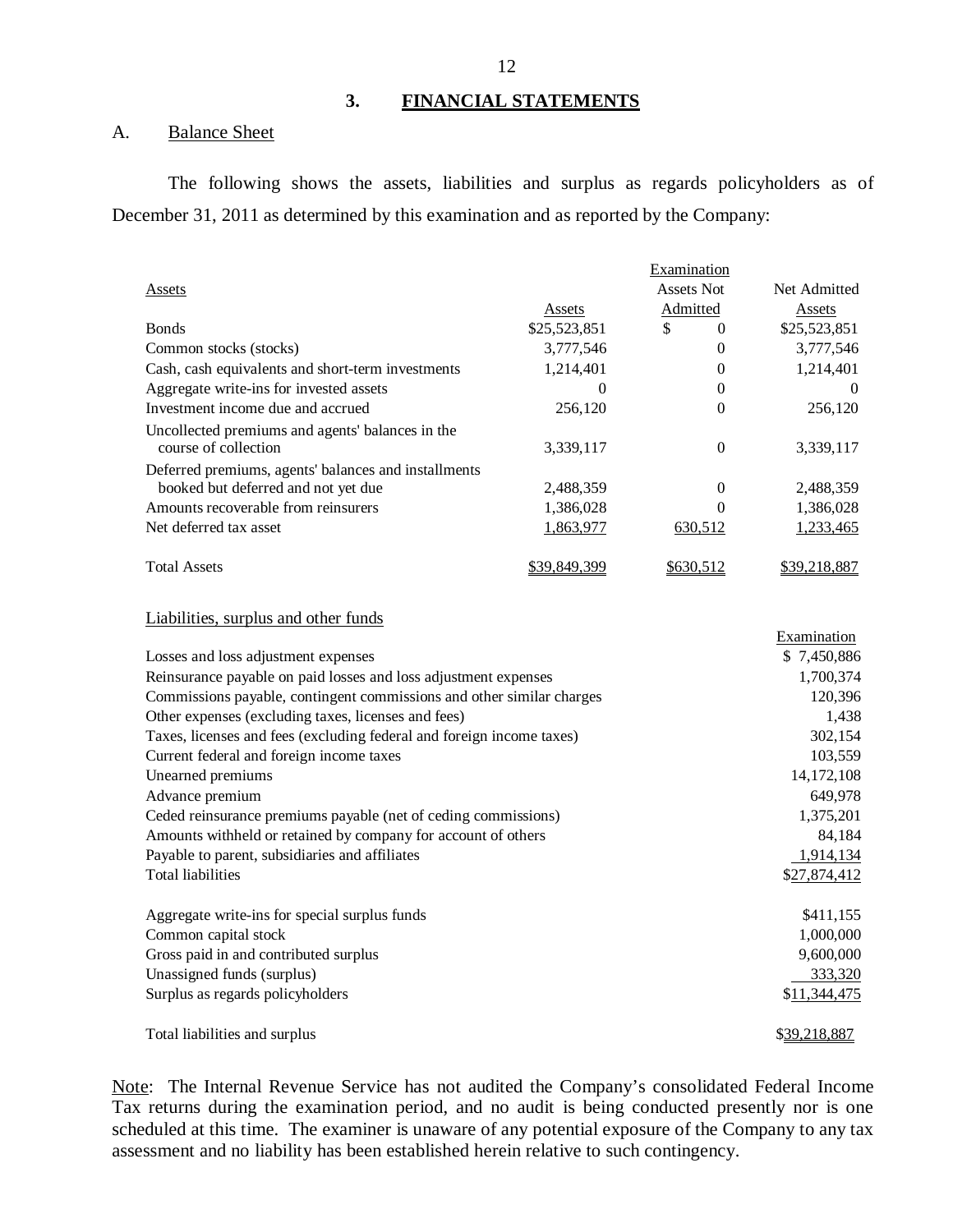## B. Statement of Income

Surplus as regards policyholders decreased \$234,840 during the four-year examination period January 1, 2008 through December 31, 2011, detailed as follows:

| <b>Underwriting Income</b>                                                                                              |                            |                 |
|-------------------------------------------------------------------------------------------------------------------------|----------------------------|-----------------|
| Premiums earned                                                                                                         |                            | \$75,280,202    |
| Deductions:<br>Losses and loss adjustment expenses incurred<br>Other underwriting expenses incurred                     | \$61,720,806<br>19,655,440 |                 |
| Total underwriting deductions                                                                                           |                            | 81,376,246      |
| Net underwriting gain or (loss)                                                                                         |                            | \$ (6,096,044)  |
| Investment Income                                                                                                       |                            |                 |
| Net investment income earned<br>Net realized capital gain                                                               | \$2,743,907<br>204,309     |                 |
| Net investment gain or (loss)                                                                                           |                            | \$2,948,216     |
| Other Income                                                                                                            |                            |                 |
| Net gain or (loss) from agents' or premium balances charged off<br>Finance and service charges not included in premiums | \$ (489,581)<br>725,759    |                 |
| Total other income                                                                                                      |                            | 236,178         |
| Net income before dividends to policyholders and before federal<br>and foreign income taxes                             |                            | \$(2,911,650)   |
| Dividends to policyholders                                                                                              |                            | $\theta$        |
| Net income after dividends to policyholders but before federal<br>and foreign income taxes                              |                            | (2,911,650)     |
| Federal and foreign income taxes incurred                                                                               |                            | 168,608         |
| Net Income                                                                                                              |                            | $$$ (3,080,258) |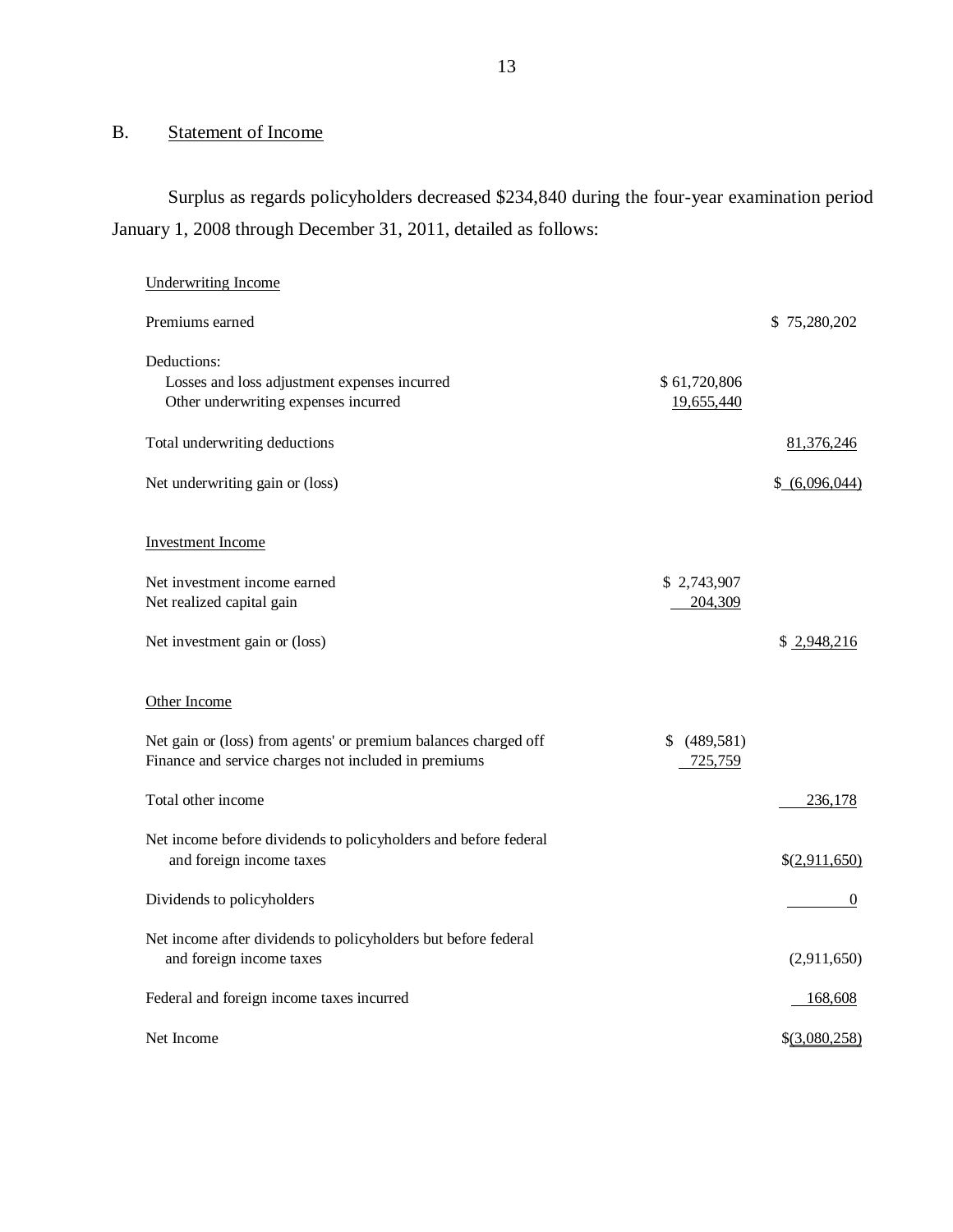|                                                | Gains in<br>Surplus | Losses in<br>Surplus |                 |
|------------------------------------------------|---------------------|----------------------|-----------------|
| Net income                                     | \$<br>$\Omega$      | \$3,080,258          |                 |
| Net unrealized capital gains or (losses)       | 96,800              | $\theta$             |                 |
| Change in net deferred income tax              | 1,374,705           | $\theta$             |                 |
| Change in nonadmitted assets                   |                     | 626,087              |                 |
| Surplus adjustments paid in                    | 2,000,000           | $\theta$             |                 |
| Total gains/(losses)                           | \$3,471,505         | \$3,706,345          | (234, 840)      |
| Surplus as regards policyholders per report on |                     |                      |                 |
| examination as of December 31, 2011            |                     |                      | .34 <u>4,41</u> |

## **4. LOSSES AND LOSS ADJUSTMENT EXPENSES**

The examination liability for the captioned items of \$7,450,886 is the same as reported by the Company as of December 31, 2011. The examination analysis was conducted in accordance with generally accepted actuarial principles and practices and was based on statistical information contained in the Company's internal records and in its filed annual statements.

Surplus as regards policyholders per report on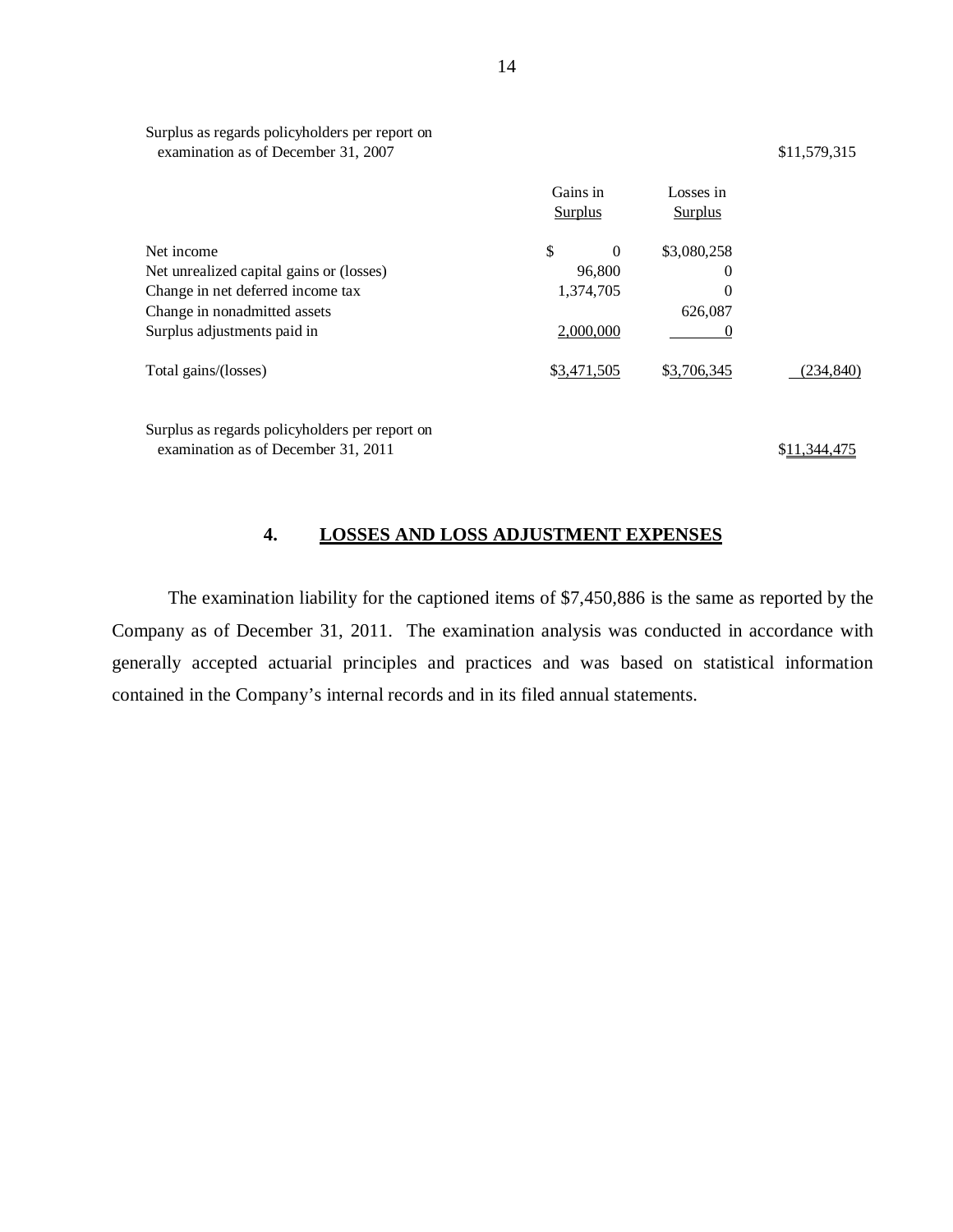## **5. COMPLIANCE WITH PRIOR REPORT ON EXAMINATION**

The prior report on examination contained 8 recommendations as follows (page numbers refer to the prior report):

| ITEM            |                                                                                                                                                                                                                                                                           | PAGE NO. |
|-----------------|---------------------------------------------------------------------------------------------------------------------------------------------------------------------------------------------------------------------------------------------------------------------------|----------|
| A.              | Management<br><b>Conflict of Interest</b><br>It was recommended that the Company comply with their own internal<br>policy by ensuring that senior management and directors sign the annual<br>conflict of interest statements in a timely manner.                         | 5        |
|                 | The Company has complied with this recommendation.                                                                                                                                                                                                                        |          |
| <b>B.</b><br>i. | <b>Accounts and Records</b><br><b>Custodial Agreement</b><br>It was recommended that the Company procure a custodial agreement in<br>compliance with the NAIC guidelines.                                                                                                 | 11       |
|                 | The Company has complied with this recommendation.                                                                                                                                                                                                                        |          |
| ii.             | <b>Investment Designation</b><br>It was recommended that the Company exercise due diligence in preparation<br>of annual statement Schedule D going forward.                                                                                                               | 11       |
|                 | The Company has complied with this recommendation.                                                                                                                                                                                                                        |          |
| iii.            | <b>Investment Reconciliation</b><br>It was recommended that the Company reconcile its investment portfolio to<br>the custodian bank statements on a monthly basis.                                                                                                        | 11       |
|                 | The Company has complied with this recommendation.                                                                                                                                                                                                                        |          |
| iv.             | <b>Capital Contributions</b><br>It was recommended that the Company comply with the notification<br>requirements set forth in Section $1505(d)(1)$ of the New York Insurance<br>Law.                                                                                      | 11       |
|                 | The Company has complied with this recommendation.                                                                                                                                                                                                                        |          |
| $\mathcal{C}$ . | <b>Information Systems and Controls</b><br>It was recommended that the Company implement control policies and<br>procedures that would improve the overall effectiveness of the information<br>system ("IS") control areas identified by the Kansas Insurance Department. | 12       |
|                 | The Company has not complied with this recommendation. A similar<br>comment is contained in this report.                                                                                                                                                                  |          |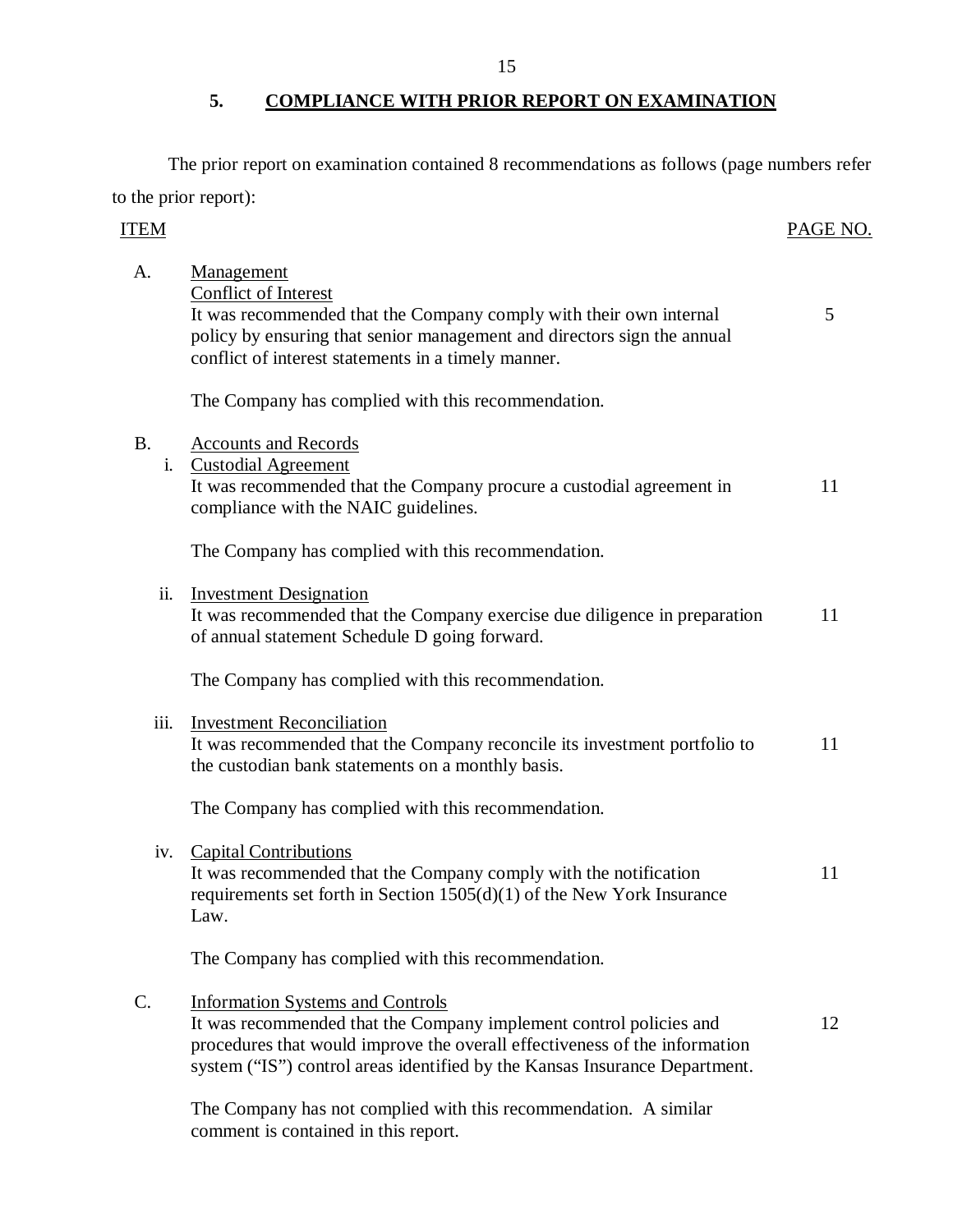| D. | 1.  | <b>Market Conduct Activities</b><br><b>Treatment of Policyholders</b><br>It was recommended that the Company comply with the Department<br>Regulation No. 64.                                                               | 17 |
|----|-----|-----------------------------------------------------------------------------------------------------------------------------------------------------------------------------------------------------------------------------|----|
|    |     | The Company has indicated that they have complied with this<br>recommendation; however, the Property Bureau's Market Conduct Unit is<br>still in the process of their review of the Company's market conduct<br>activities. |    |
|    | ii. | Cancellation and Non-Renewal<br>It was recommended that the Company comply with Section 3425 of the<br>New York Insurance Law and Department Circular Letter No. 23(2008).                                                  | 18 |
|    |     | The Company has indicated that they have complied with this<br>recommendation; however, the Property Bureau's Market Conduct Unit is<br>still in the process of their review of the Company's market conduct<br>activities. |    |

## **6. SUMMARY OF COMMENTS AND RECOMMENDATIONS**

### ITEM

## A Information Technology and Controls

It is recommended that the Company establish and implement appropriate control policies and procedures to strengthen its Information Systems controls.

ITEM

#### PAGE NO.

## PAGE NO.

11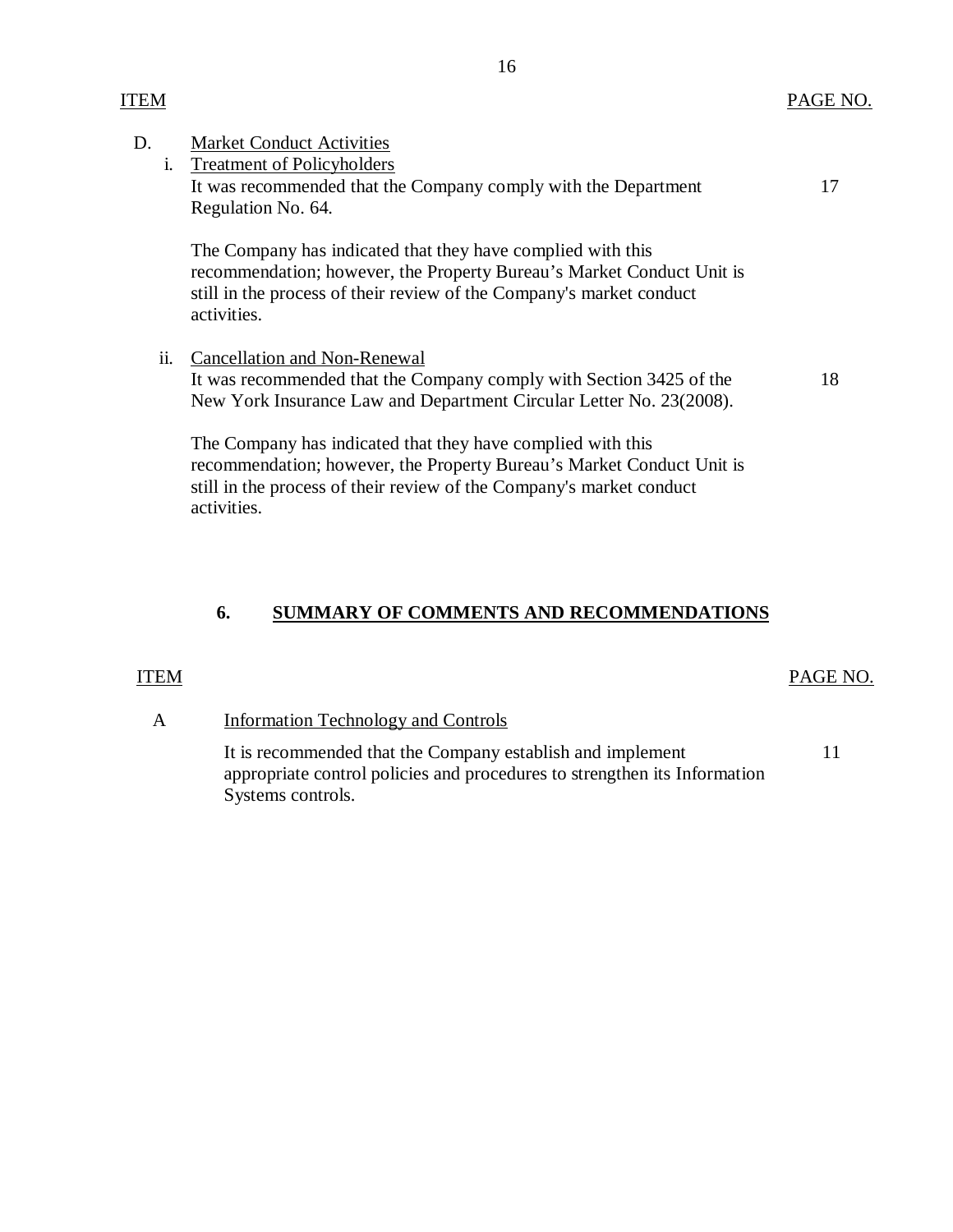Respectfully submitted,

/s/ Fe Rosales, C.F.E. Associate Insurance Examiner

## STATE OF MASSACHUSETTS  $\quad$   $)$ )ss: COUNTY OF NORFOLK (1997)

FE ROSALES, being duly sworn, deposes and says that the foregoing report, subscribed by her,

is true to the best of her knowledge and belief.

 $\sqrt{s}$ /

Fe Rosales

Subscribed and sworn to before me

this  $\_\_\_\_\_\$  day of  $\_\_\_\_\_\_\_\_\_\_\_\_\_$ , 2012.